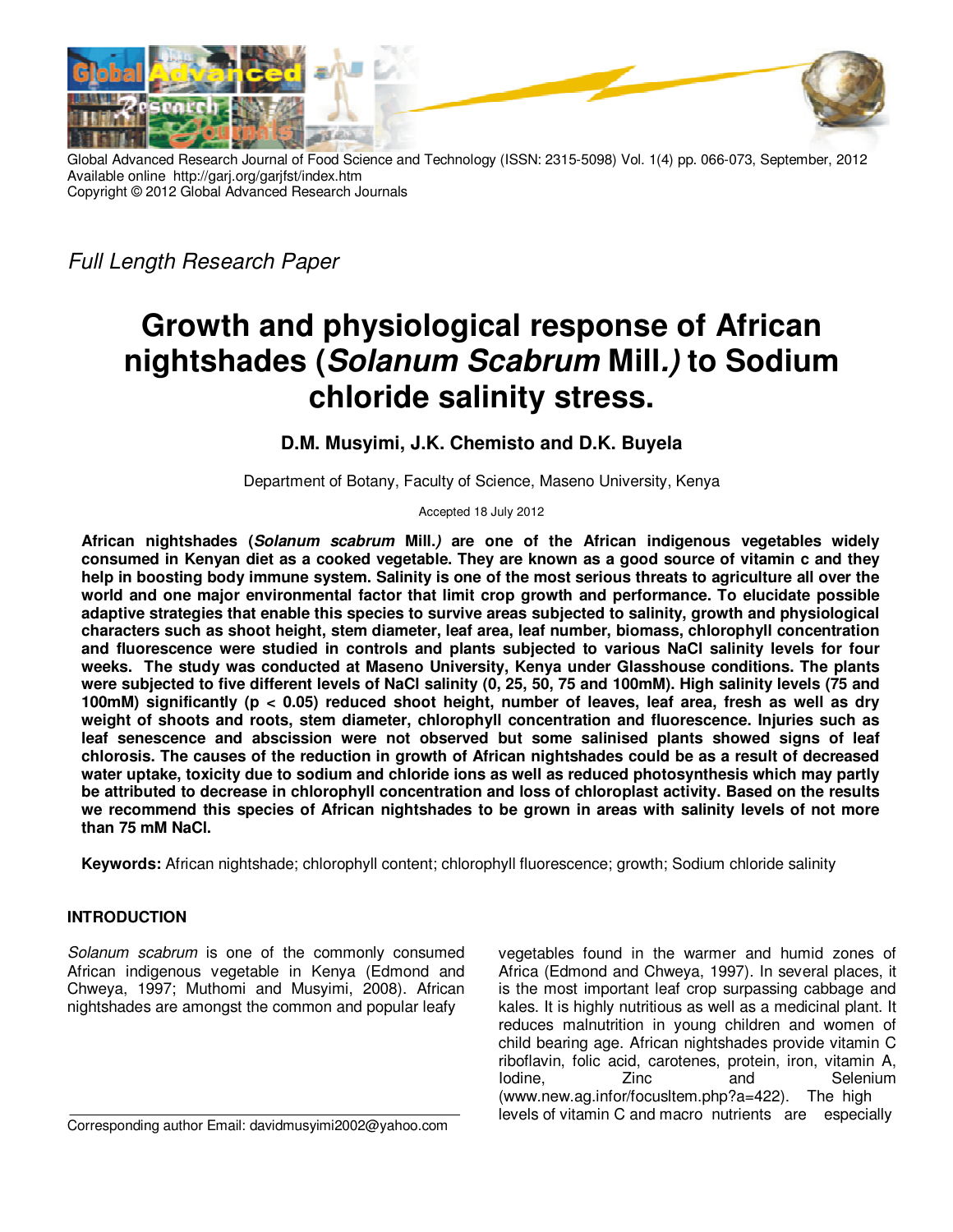important to people at risk of malnutrition and HIV/AIDS (www.new.ag.infor/focusltem.php?a=422). Solanum scabrum leaves extract have been used to treat diarrhoea and jaundice in children. Raw fruits are also used to treat stomach ulcers when chewed and swallowed (http://www//database.prota.org/PROTAhtml/). It is also used as fodder for livestock.

Salinity refers to the occurrence of high concentrations of dissolved major inorganic ions in solution; including Na<sup>+</sup>, Mg<sup>2+</sup>, Ca<sup>2+</sup>, K<sup>+</sup>, HCO<sub>3</sub>, SO<sub>4</sub><sup>2</sup> and Cl (Musyimi *et al.*, 2007). The total area of saline soils is 397 million ha (FAO, 2004). Of the current 230 million ha of irrigated land, 45 million ha are salt-affected soils (19.5 percent) and of the almost 1 500 million ha of dryland agriculture, 32 million are salt-affected soils (2.1 percent) to varying degrees the result of human-induced processes (FAO, 2004). Salt affected soils (EC  $>$  4 dS m<sup>-1</sup>) can be characterized by the excess levels of water-soluble salts, including sodium chloride (NaCl), sodium sulfate  $(Na<sub>2</sub>SO<sub>4</sub>)$ , calcium chloride  $(CaCl<sub>2</sub>)$  and magnesium chloride  $(MgCl<sub>2</sub>)$ , among others (Cha-um, and Kirdmanee, 2010). Salt is a natural element of soils and water soil salinity is the salt content in the soil. The ions responsible for salinization are  $Ca^{2+}$ , Na<sup>+</sup>, Mg<sup>2+</sup> and Cl. As the Na<sup>+</sup> (sodium) predominates soils can become sodic and tend to have very poor structure which limits or prevents water infiltration and drainage over a long period of time that the contract of the contract of time  $\sim$ 

(http://www.fao.org/docrop/x50871e/x587ieoo.htm). Land salinization is among the environmental constraints that affect crop agricultural production production of marginal agricultural soils in many parts of the world (Pandey and Thakares, 1997; Munns, 2002). It leads to perturbation of all or some of physiological and biochemical processes in plants (Sidari et al., 2007). It is a common problem in many parts of Kenya (Musyimi et al., 2007). The area affected by salinity is increasing steadily worldwide, as a result of mismanaged irrigation (Almodares et al., 2007). High concentrations of salts in soils account for large decreases in yield of a wide variety of crops all over the world (Levitt, 1980; Yildrim et al., 2006). Most crops tolerate salinity up to a threshold level above which growth or yield decreases as salinity increases (Maas, 1986). This threshold varies with species (Pasternak and Malach, 1994). Salinity affects plant growth by ion toxicity, osmotic stress, mineral deficiencies or combination of any of these factors (Hasegawa et al., 2000; Musyimi et al., 2007). Plants must increase the energy to obtain water from the soil and the energy used would otherwise be useful for anabolic activities of the plants (Munns, 2002).

Saline conditions disrupt several physiological processes in plants leading to reduction in growth and yield (Saranga et al., 1993; Ashraf and Shahbaz, 2003; Zadeh and Naeini, 2007). Salt limits the normal plant metabolism, water quality and nutrient uptake of plants.

Because many salts are also plant nutrients, high salt levels in the soil can upset the nutrient balance in the plant or interfere with the uptake of some nutrients (Ali et al., 2001). Reductions in chlorophyll concentration under elevated salinity conditions have been reported in some salt-sensitive plant species (Ashraf et al., 2000; Jungklang et al., 2003; Lee et al., 2004). Chlorophyll concentration in salt-tolerant plants either does not decline or else rises with increasing salinity (Qui and Lu, 2003). According to Yeo and Flowers (1986), chlorophyll concentration can be used as a sensitive indicator of the cellular metabolic state since its decrease signifies toxicity in tissues due to accumulation of ions. Salt stress causes a substantial damage to photosystem II (PS II) and of the two photosystems, PS II is found to be more prone to the hazardous effects of salinity (Abdeshahian et al., 2010). Measurement of chlorophyll fluorescence has been used to evaluate the integrity of photosystem II upon exposure to stress (Shabala, 2002). The functionality of PS II can be assessed by measuring different attributes of chlorophyll fluorescence. A number of studies on photosystem II performance have been conducted on different plant species in the field (Bacelar et al., 2009), on cultivated plants under salt stress (Sofo et al., 2009), and on detached leaves (Catala et al., 2007). These studies have reported a good correlation between plant growth and changes in the chlorophyll fluorescence parameters in response to salt stress conditions. Of different chlorophyll fluorescence parameters the most important one is the leaf maximum quantum yield of PSII  $(Fv/Fm)$  that results in a severe reduction under stress conditions.

The problems of salinity are becoming more severe worldwide, there is need to grow alternative plants and crops that are suited to moderately saline conditions. The option of introducing under-exploited and salttolerant minor crops should also be considered. Due to the growing interest in improving food security in Kenya research is required to evaluate the tolerance of African nightshades (Solanum scabrum) to NaCl salinity which is a possible candidate crop to be introduced in areas faced with salinity problem in Kenya. The future of growing salt tolerant genotypes of African nightshades is bright. However, despite large amounts of literature on responses of plants to salinity stress, no information is available on African nightshades.

The main aim of the present study was to determine growth and physiology parameters of African nightshade plants when subjected to various NaCl salinity levels.

#### **MATERIALS AND METHODS**

#### **Experimental Materials and growth conditions**

Seeds of *Solanum scabrum* were obtained from Botanic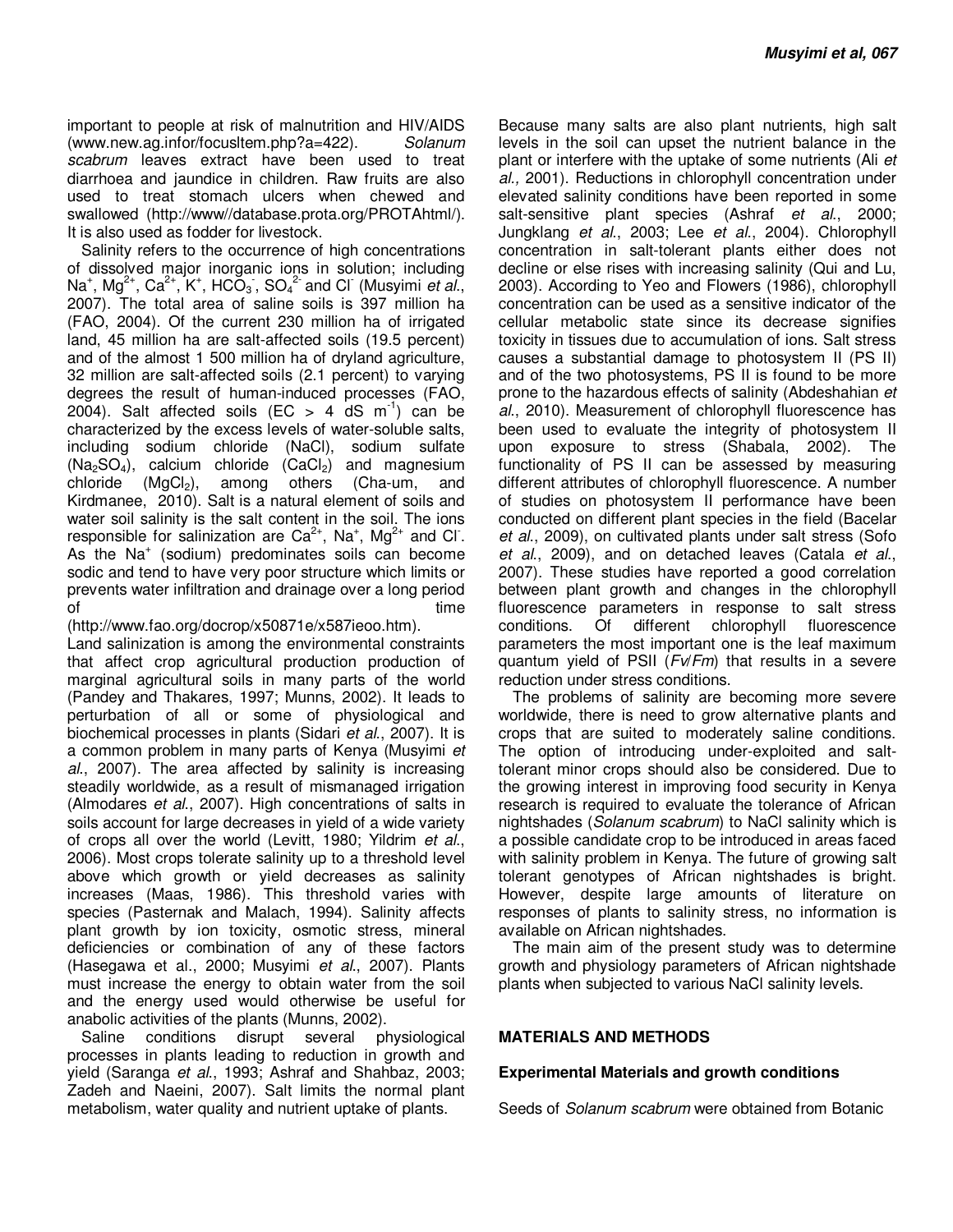garden of Maseno University, Kenya. Ten viable seeds were sown in 4.5 litre plastic pots containing soil collected from Maseno University, botanic garden. Maseno soils are classifield as acrisol deep reddish brown clay and well drained with a pH range of 4.5- 5.4 (Mwai, 2001). After germination, seedlings were thinned to two seedlings per pot. Plants were subjected to five levels of sodium chloride solutions whose concentrations were: 0 (control), 25, 50, 75 and 100mM NaCl with five replications. The pots containing the plants were arranged in a completely randomized design inside a glass house. 300 ml of tap water and NaCl solution was added to every pot on daily basis in the morning upto the end of the experiment. To reduce osmotic shock, saline treatment was imposed incrementally, increasing the concentration by 25 mM NaCl, every second day until the final 100mM NaCl was reached. Granule fertilizer (Foliar phosphorus, potassium, magnesium (20-19-19-0.5) was applied at a rate of 2g per pot after 2 weeks. Plants were grown under naturally illuminated glasshouse conditions of  $30/25$  °C day/night temperature, 70% relative air humidity, and a photon flux density of 230 $\mu$ mol m<sup>-2</sup> s<sup>-1</sup> of photosynthetically active radiation at plant height. Data collection commenced immediately after the initiation of the treatments and continued for four weeks.

## **Determination of growth parameters**

At the end of experiment, shoot height was measured from the base of the stem, just above the soil surface, to its apex using a millimeter rule. The total number of leaves on both the stem and branches were also counted and recorded at the end of the study. Leaf area was obtained by measuring the length of the leaf and width of the leaf and calculated following the formula of Otusanya et al. (2007) as shown below:

LA=0.5( $L_1 \times W_1$ ), where  $L_1$  is the leaf length and WI is the maximum width measured for each leaf on each plant.

At the end of the experiment, plants were harvested carefully from the pots. Roots were separated from the shoots and then weighed immediately using an electronic weighing balance. The roots and shoots were packaged separately in envelopes and dried in an oven at  $80^{\circ}$ C to constant weight for 48 hours. The weights were then determined using an electronic weighing balance. Stem diameter was measured 5cm above soil level of each plant using a vernier caliper.

## **Chlorophyll concentration determination**

Chlorophyll concentration was determined at the end of the experiment by sampling the fourth fully expanded leaf from the shoot apex from all the treatments. 0.3g of

leaves from Solanum scabrum were soaked overnight in 5ml 80% (v/v) acetone. The resulting supernatant was read at 664nm and 647nm using uv-visible spectrophotometer. Total chlorophyll content was determined using the following equation according to Adelusi et al. (2006).

Total chlorophyll = 7.93  $A664 + 19.53$   $A647$  (mg g<sup>-1</sup> fresh weight). Where,

A664 is the absorbance at 664 nm

A 647 is the absorbance at 647 nm.

## **Determination of chlorophyll fluorescence**

Chlorophyll fluorescence measurements were taken at the end of the experiment using a portable nonmodulated fluorometer, (Hansatech, PEA, U.K.). Measurements were done on leaves (second fully expanded leaves from the top of the plants), which had been dark -adapted using leaf clips for 15 minutes. An actinic light pulse was used to saturate the photosystems. The parameters of fast chlorophyll fluorescence: maximum fluorescence yield from PSII following a saturating pulse of photons in a light-adapted plant  $(F_M')$ , steady state yield of PSII fluorescence in the light (Fs), electron transport rate through PSII (ETR), actual efficiency of PSII [quantum yield of PSII electron transport, (ΦPSII); Belkhodja et al. 1999], were determined during the day between 1100 and 1400 hours. Quantum yield of PSII electron transport, (ΦPSII) was calculated as [Fm'-Fs]/Fm' (Maricle et al., 2007). Efficiency of excitation capture of open photosystem II (Fv/Fm) was also measured following the guidelines of Maxwell and Johnson (2000).

## **Statistical analyses**

Data collected was subjected to analysis of variance (ANOVA) using SAS statistical computer package and least significance difference (L.S.D) test at 5% level of significance was used to separate and to compare the means.

## **RESULTS**

Shoot height was significantly ( $p < 0.05$ ) reduced by NaCl saline water treatment (Table 1). There were significant  $(p < 0.05)$  differences in shoot height reductions among the treatments compared to the control. The reduction in shoot height was 70% and 64% of control plants at 75 and 100 NaCl mM. Low levels of salinity (0, 25 and 50 NaCl mM) had no significant ( $p > 0.05$ ) impacts on leaf number increase (Table 1). Saline water treatments 75 and 100 NaCl mM significantly  $(p < 0.05)$  reduced the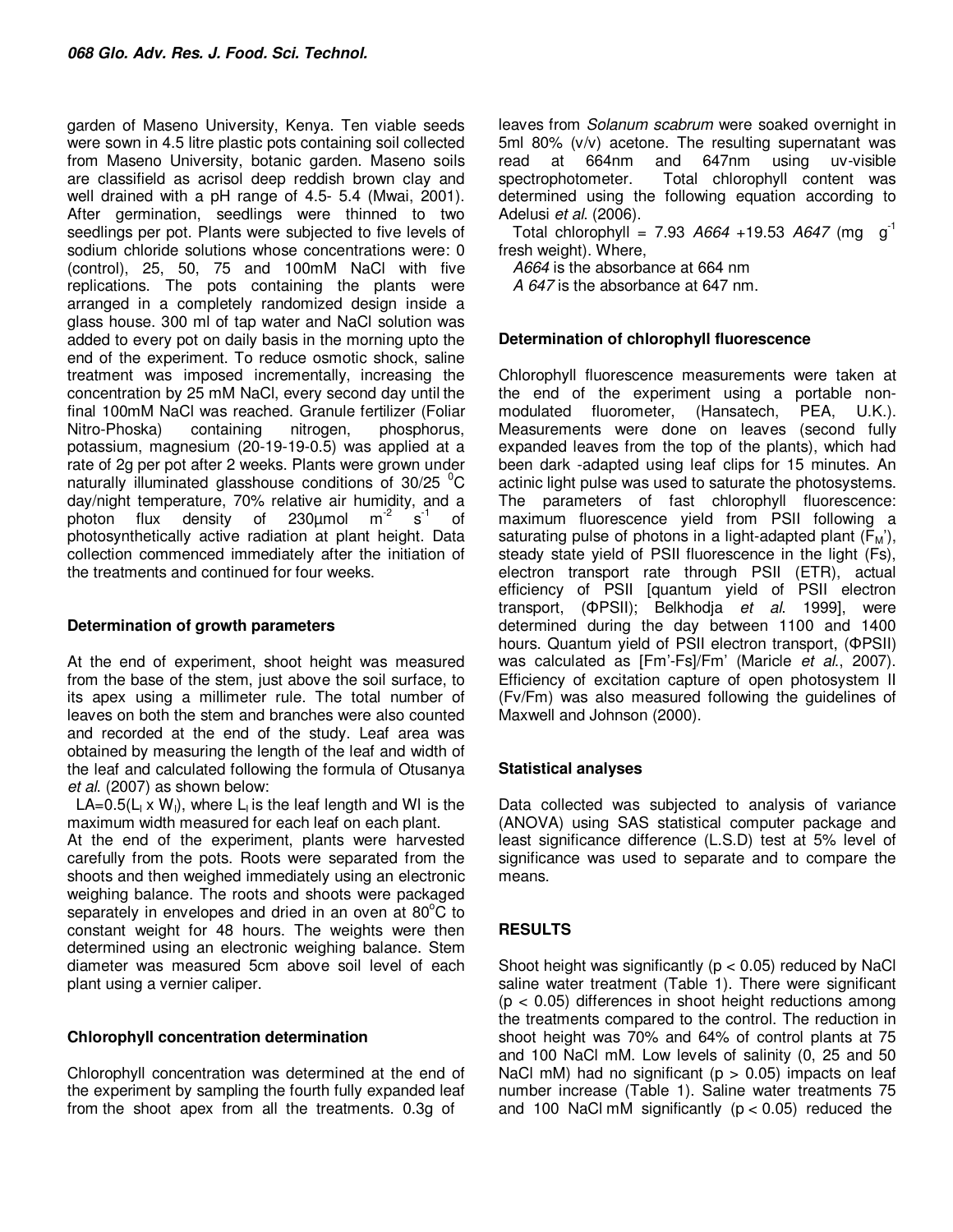| NaCl Mm | Shoot height (cm) | Leaf number per plant |
|---------|-------------------|-----------------------|
| 0       | 13.0500a          | 10.1600a              |
| 25      | 12.1312ab         | 9.7600a               |
| 50      | 11.2156b          | 9.5600a               |
| 75      | 9.1720c           | 8.9200 b              |
| 100     | 8.3240c           | 8.4000b               |

**Table 1.** Effect of NaCl salinity on shoot height and leaf number of Solanum scabrum after four weeks of saline water treatments.

Means in each column followed by the same letter are not significantly different at p<0.05**.** 

**Table 2.** Effect of five levels of NaCl salinity on shoot and root fresh and dry weight of Solanum scabrum after four weeks of saline water treatments.

| NaCl Mm     | Shoot fresh weight (g) | Root fresh weight (g) | Shoot dry weight (g) | Root dry weight (g)  |
|-------------|------------------------|-----------------------|----------------------|----------------------|
| 0 (control) | 10.760a                | 3.8720a               | 0.9200a              | 0.50000a             |
| 25          | 9.478ab                | 3.1500a               | 0.9200a              | 0.44800a             |
| 50          | 9.120 <sub>bc</sub>    | 2.7500b               | 0.7300b              | 0.36000b             |
| 75          | 6.924c                 | 1.5180bc              | 0.5500 <sub>b</sub>  | 0.22000 <sub>b</sub> |
| 100         | 6.422c                 | i. 3900c              | 0.5000 <sub>b</sub>  | 0.20000 <sub>b</sub> |

Means in each column followed by the same letter are not significantly different at p<0.05**.** 

**Table 3.** Effect of NaCl salinity on stem diameter, leaf area and chlorophyll concentration of Solanum scabrum after four weeks of saline water treatments.

| NaCl Mm | Stem diameter (mm) | Leaf area $(cm2)$ | Total chlorophyll (mg/g) |
|---------|--------------------|-------------------|--------------------------|
|         | 0.48400a           | 15.370a           | 59.546a                  |
| 25      | 0.45200a           | 14. 202ba         | 46.124ba                 |
| 50      | 0.43600a           | 12.426bc          | 43.838bc.                |
| 75      | 0.36000b           | 10.078c           | 38.930 <sub>bc</sub>     |
| 100     | 0.35400b           | 9.310c            | 31,220c                  |

Means in each column followed by the same letter are not significantly different at p<0.05

number of leaves per plant, which was 87.8 % and 82.7% of control plants respectively.

The shoot and root fresh and dry weights were significantly ( $p < 0.05$ ) reduced as the salinity level increased (Table 2). There were significant ( $p < 0.05$ ) differences in shoot fresh weight among treatments. Root fresh weight for control treatment and 25 mM NaCl treatment were not significantly different from each other, but there were significant differences between treatments 50, 75 and 100 mM. There were no significant ( $p < 0.05$ ) differences in shoot and root dry weights between control and 25 Mm NaCl level, however there were significant (p < 0.05) differences in shoot and root dry weights between NaCl treatments 50, 75 and 100mM. At 100mM NaCl, shoots fresh and dry weights showed about 59.7% and 54.3 % reduction than roots compared to control.

Salinity treatments significantly ( $p < 0.05$ ) reduced the stem diameter of the plants (Table 3). Stem diameter reduced at about 73% of control plants at 100 mM NaCl treatment. Compared to control plants, leaf area of NaCl treated plants were significantly  $(p < 0.05)$  different, and decreased with increase in NaCl salinity level (Table 3).The decrease was about 61% of control plants at 100 mM NaCl. Chlorophyll concentration of Solanum scabrum leaves reduced significantly ( $p < 0.05$ ) with increase in NaCl salinity (Table 3). Chlorophyll concentration at higher salinity level, 100 mM NaCl was more reduced than in the other salinity levels. The decrease in chlorophyll concentration was 52.4% of control plants at 100 mM NaCl.

Maximum quantum yield of primary photochemical reaction (Fv/Fm) decreased significantly ( $p < 0.05$ ) with increase in salinity of irrigation water (Table 4). The reduction was 96.3% and 93.5% of control plants at 75 and 100mM NaCl respectively. Quantum yield of PSII electron transport (ΦPSII) decreased significantly (p < 0.05) between treatments even though there was no significant difference between control and 25 mM NaCl treatments (Table 4).The decrease in ΦPSII at 75 mM NaCl was 94.9 % of control plants and at 100 mM NaCl,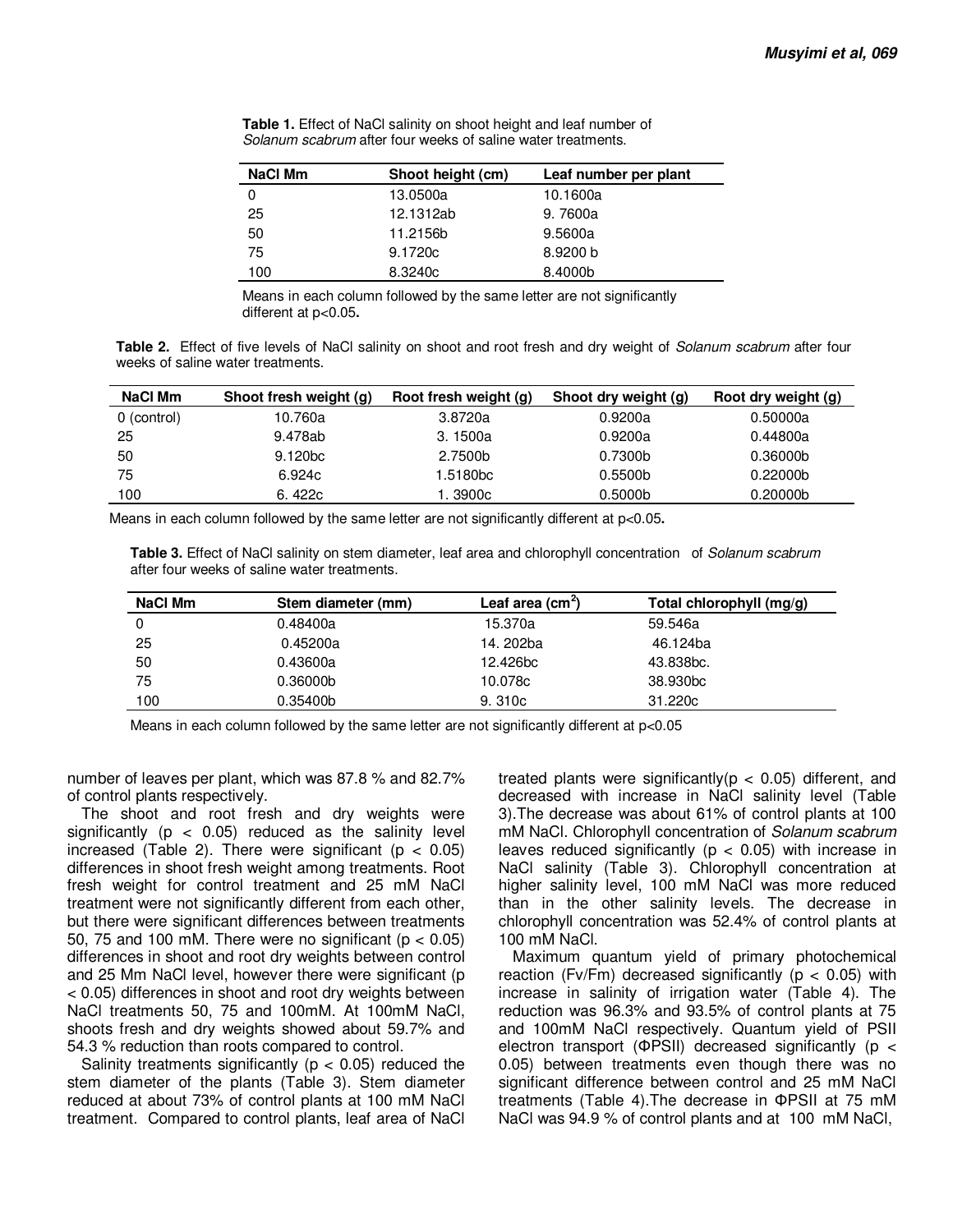| NaCl Mm     | Fv/Fm               | <b>OPS II</b>       | ETR    |
|-------------|---------------------|---------------------|--------|
| 0 (control) | 0.979a              | 0.862a              | 46.21a |
| 25          | 0.967ab             | 0.852a              | 39.8a  |
| 50          | 0.954 <sub>bc</sub> | 0.824 <sub>b</sub>  | 38.6b  |
| 75          | 0.943c              | 0.818 <sub>bc</sub> | 36.33b |
| 100         | 0.915d              | 0.785c              | 31.2c  |

Means in each column followed by the same letter are not significantly different at p<0.05**.** 

the decrease was 91.1% of control plants. Electron transport rate (ETR) also decreased significantly ( $p <$ 0.05) as the salinity level of irrigation water increased (Table 4). The decrease was 83.5% and 78.6% of control plants at 75 and 100mM NaCl respectively.

## **DISCUSSION**

Saline environment can cause a wide number of responses in plants leading to growth inhibition (Jaleel et al., 2008). Reduction of plant growth under saline conditions is a common phenomenon (Ashraf and Harris, 2004) but such reduction occurs differently in different plant organs. High salinity levels significantly reduced plant height, stem diameter, fresh as well as dry weight of shoots and roots, the number of leaves, and leaf area of solanum scabrum. For example, in the present study, shoot dry weight was reduced more than root dry weight by salt stress. Similar kinds of results have been reported by Jamil et al., (2005). The results reported here are in agreement with those reported by Essa and Al-Ani (2001). Similar decreases in growth parameters were found in *Withania somnifera* under salt stress and in Salvodora persica under saline conditions (Jaleel et al., 2008). The present results confirmed the earlier studies that indicated roots to be more resistant to salinity compared to shoots (Essa , 2002; Al-Shoaib and Al-Sobhi, 2004). Roots might seem the part of the plant most vulnerable to salinity, as they are directly exposed to salt or to drying soil but their growth rate is not affected as that of shoots (Munns, 2002). Rapid root growth inhibition by high NaCl levels has been observed for most crops (Reinhardt and Rost, 1995). Salt stress inhibited root growth in cleome gynandra (Mwai, 2001), however root growth was less pronounced and consistent compared to the shoot responses. Reinhardt and Rost (1995) have noted that the most common salt stress effect is a general stunting of plant growth.

The reduction in shoot dry weight could be associated with lower leaf production and development of smaller leaves. Salt stress alters cellular metabolic activities such as normal protein synthesis (Lutts et al., 1996; Sharma and Hall, 1992), which could be one of the reasons for the decrease in fresh and dry weights at higher salt concentrations in this study. Salinity may decrease biomass production because it causes a lowering of plant water potentials, specific ion toxicities, or ionic imbalances (Neumann, 1997). Plants typically respond to salinity stress by reduced shoot and root growth with shoot growth reduction occurring earlier (Munns, 2002).

Leaf production and expansion may be the processes particularly sensitive to salinity (Lutts et al., 1996). Reduction in leaf growth of plants exposed to salinity has been attributed to reduced turgor (Neumann et al., 1988) or reduction in extensibility of expanding cell walls (Neumann, 1993). The inhibition of leaf growth in the short term may be due to water stress while on long term scale, leaf growth is affected by ion toxicity when the ions move through the transpiration stream and accumulate in the leaves (Yeo et al., 1991; Munns et al., 2006). The reduced leaf area is an adaptation to reduced ion uptake by roots (Neumann et al., 1988). Reduction in leaf area contributes to less photosynthesis and hence less dry matter accumulation. Salt stress reduces leaf growth rate by shortening the length of the leaf elongating zone (Bernstein et al., 1993). Cell expansion in leaves can be inhibited by salt stress and this may lead to reduction in leaf area and decline in shoot dry weight (Atlassipak et al., 2009). Greenway and Munns (1980) reported that the effect of salinity on leaf area was greater than on dry weight, as salt accumulation in the shoot occurs via transpiration stream. The reduction in growth of Solanum scabrum could be due to decreased water uptake, toxicity of sodium and chloride ions as well as reduced photosynthetic rates. Effect of salinity on plant growth may result from impairment of supply of photosynthetic assimilates (Atlassipak et al., 2009).

Reduction in chlorophyll concentration in this study could be attributed to the inhibitory effect of accumulated ions of salts on the biosynthesis of the different chlorophyll fractions. This reduction has also been linked to the destruction of chlorophyll pigments and the instability of the pigment protein complex (Jaleel et al.,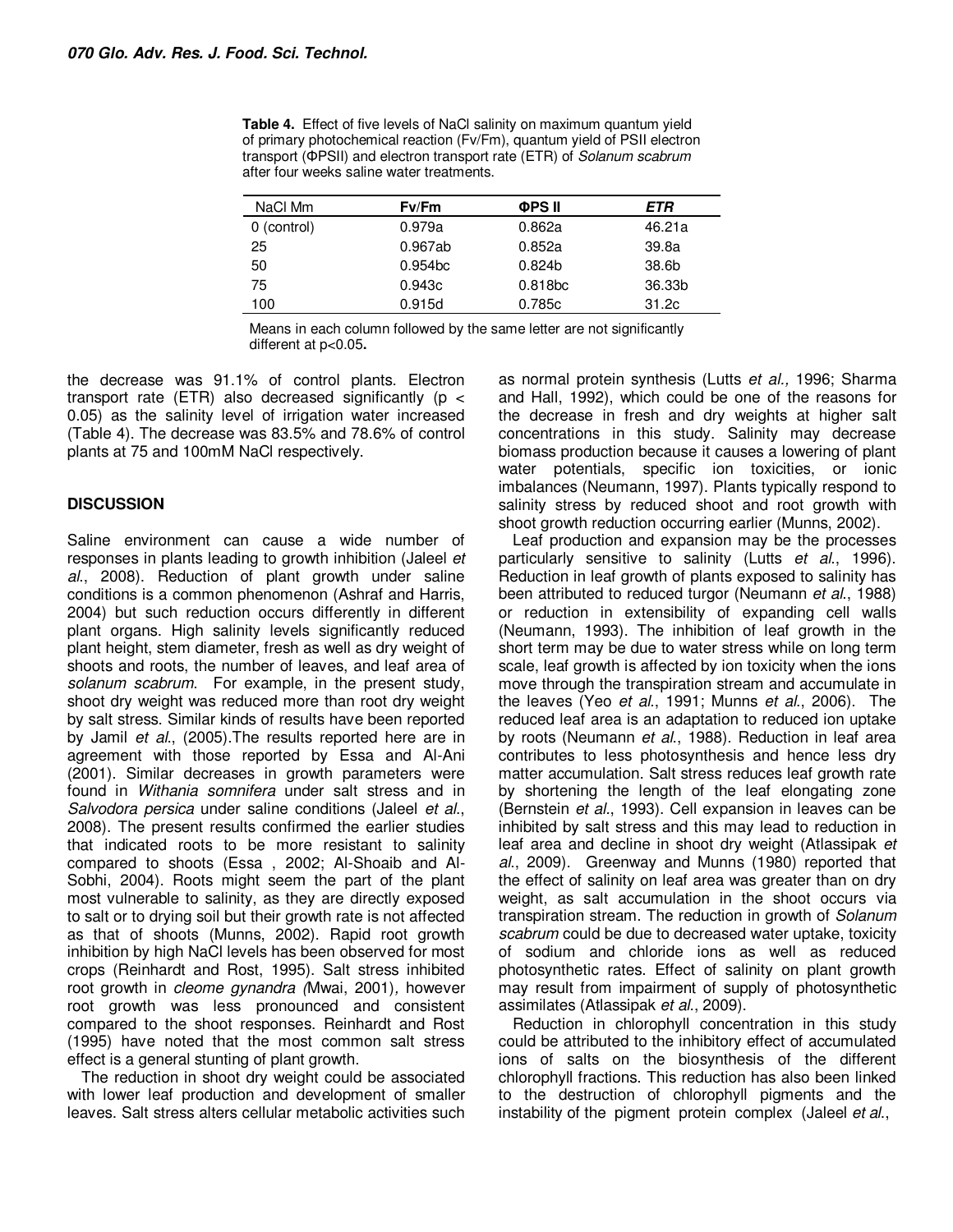2008). Similarly, a decrease in leaf chlorophyll content has been described in maize irrigated with water containing high concentration NaCl (Demir and Kocacaliskan, 2008). These results are not in agreement with those of Jamil et al., (2007) who found that chlorophyll content increased significantly with increasing salinity in sugar beet and cabbage. Decreases in photosynthetic pigment concentration have been reported in salt stressed plants before (Mickelbart and Arpaia, 2002; Musyimi et al., 2007). Results reported by Araus et al. (1997) do not agree with our findings because salt stress had no significant effect on chlorophyll content in their study. Leaf senescence is most often quantified by decreases in protein or chlorophyll concentration (Lutts et al., 1996). The concentrations of chlorophyll components of the photosynthetic apparatus are normally well correlated with photosynthetic capacity under non-stress conditions. The decrease in chlorophyll content under salt stress as observed in this study could be attributed to the adverse effects of the salts on membrane stability (Ashraf and Bhatti, 2000). Similar findings have been reported in spider plant (Mwai, 2001). Salinity reduces the chlorophyll content in salt susceptible plants and increases it in salt tolerant plants (Heidari, 2012).

Fv/Fm is almost constant for different plant species measured under non-stressed conditions, with 0.80≤ Fv/Fm ≤0.86. For the most severe salt stress, Fv/Fm decreases to 0.588±0.019 (Abdeshahian et al., 2010). The decline in Fv/ Fm, ΦPS II, and ETR with increase in NaCl treatments in our study may be attributed to the effects of the salts on the reaction centers of PS II system directly such as losses in chloroplast activity, inhibition of electron transport at both acceptor and donor sides of PSII (Rao *et al.,* 1987; Gong *et al.*, 2008) and partly to decrease in Rubisco activity and content (Lobban and Harrison, 1994). Salt-induced decline in Fv/Fm is a promising indicator of the functionality of photosynthetic apparatus of plants (Gomathi and Rakkiyapan, 2011). Previously, Jiang et al. (2006) reported a significant reduction in *electron* transport rate  $(ETR)$ , and maximum quantum efficiency of PSII in different cultivars of barley, which is in agreement with the current results. Reduction in plant chlorophyll fluorescence parameters has been positively correlated with a decrease in different photosynthetic parameters and biomass production. Reduction in chlorophyll concentration could partially explain the decreases in chlorophyll fluorescence parameters in salt-treated plants. Some studies have shown that salt stress inhibits PSII activity (Gong et al., 2008) whereas others have demonstrated that salt stress has no effect on PSII (Morales et al., 1992; Abadía et al., 1999; Netondo et al., 2004). This shows that the sensitivity of PSII to salt stress is different in different plant species. The major process involved in the protection against photo damage is probably the photochemical quenching energy dissipation, which

reduces the relative quantum yield of PSII in order to maintain an adequate balance between photosynthetic electron transport and carbon metabolism (Abdeshahian et al., 2010).

#### **CONCLUSION AND RECOMMENDATIONS**

The results indicated that NaCl salinity reduced plant height, stem diameter, leaf number, leaf area, chlorophyll concentration and photosynthetic performance of African nightshades. The results indicate that Solanum scabrum is sensitive to high salinity stress above 75mM NaCl and therefore relatively low to moderate salinity must be maintained to achieve high growth rate of African nightshades. Further research is needed to evaluate other varieties of African nightshades to salinity tolerance in order to understand their physiology in relation to salt stress..

#### **REFERENCES**

- Abadía, A., R. Belkohodja, F. Morales and J. Abadía. (1999). Effects of salinity on the photosynthetic pigment composition of barley (Hordeum vulgare L.) growth under a tripleline- source sprinkler system in the field. J. Plant Physiol., 154: 392-400.
- Abdeshahian M, Nabipour M, Meskarbashee M (2010). Chlorophyll fluorescence as criterion for the diagnosis salt stress in Wheat (Triticum aestivum) Plants. World Academy of Science, Engineering and Technology 71: 569-571.
- Adelusi AA, Akamo, Makinde AM (2006). Nitrogen fertilizer effects on the chemical composition and photosynthetic apparatus of Euphorbia heterophyla L. and Macrotyloma geocarpa (Harms) Marechal and Baudet. Inte. J. Botany 2: 56-63.
- Ali H, Tucher TC, Thompson TL, Salim M (2001). Effects of salinity and mixed ammonium and nitrate nutrition on the growth and Nitrogen utilization of barley. J.Agron.Crop Science 186: 223-228.
- Almodares A, Hadi MR, Dosti B (2007). Effects of salt stress on germination percentage and seedling growth in sweet sorghum cultivars. J. Biological science 7: 1492-1495.
- Al-Shoaib AA, Al-Sobhi O (2004). The effect of salinity on growth of Elephant grass (Pennisetum purpurem), proc.2<sup>nd</sup> Saudi Sci. conf. Fac.Sci., KAU, 15-17, March 2004, part 1, pp 141-147.
- Araus JL, Amaro T, Voltas J, Nakkoul-Nac MM, Hit MM (1997). Chlorophyll fluorescence as a selection criterion for grain yield in durum wheat under Mediterranean conditions. Field crop Research, 55: 209-223.
- Ashraf M, Harris PJC (2004). Potential biochemical indicators of salinity tolerance in plants. Plant Sci., 166: 3-16.
- Ashraf M, Karim F, Rasul E (2000). Interactive effects of gibberellic acid (GA3) and salt stress on growth, ion accumulation and photosynthetic capacity of two spring wheat (TriticumaestivumL.) cultivars differing in salt tolerance. Plant Growth Regulation 36: 49- 59.
- Ashraf M, Shahbaz M (2003). Assessment of genotypic variation in salt tolerance of early CIMMYT hexaploid wheat germplasm using photosynthetic capacity and water relations as selection criteria. Photosynthetica, 41: 273-280.
- Ashraf MY, Bhatti AS (2000). Effect of salinity on growth and chlorophyll content in rice. Pak. J. Ind. Res., 43: 130-131.
- Atlassipak V, Nabipour M, Meskarbashee M (2009). Effect of salt stress on chlorophyll content, fluorescence, Na<sup>+</sup> and  $K^+$  ions content in rape plants (Brassica napus L.). Asian J. Agric. Res. 3: 28-37.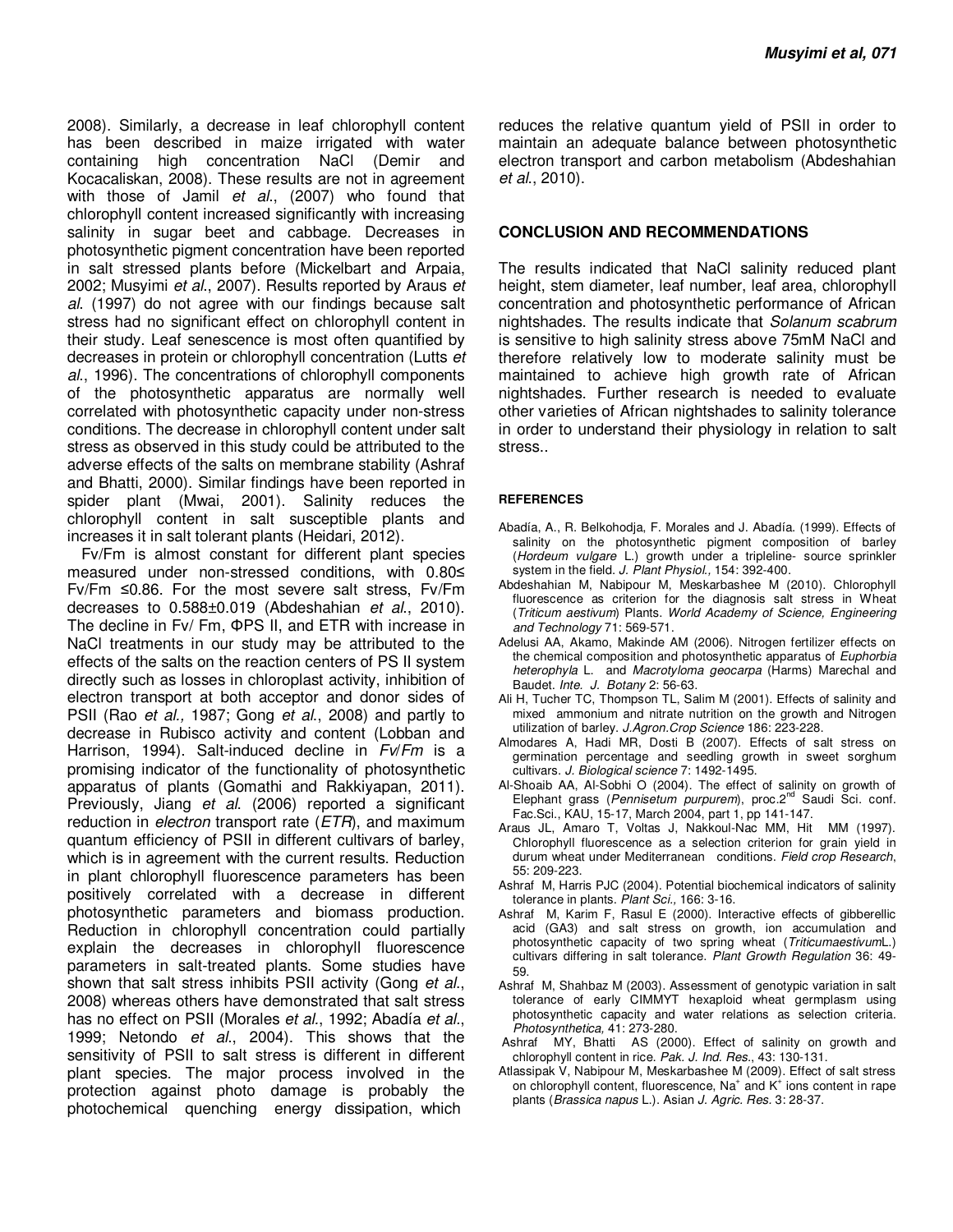- Bacelar EA, Moutinho-Pereira JM, Goncalves BC, Lopes JI, Correia CM (2009). Physiological responses of different olive genotypes to drought conditions. Acta Physiol. Plant., 31(3): 611-621.
- Belkhodja R, Morales F, Abadia A, Medrano H, Abadia J (1999). Effects of salinity on chlorophyll fluorescence and photosynthesis of barley (Hordeum vulgare L.) grown under a triple-line-source sprinkler system in the field. Photosynthetica, 34: 375 - 385.
- Bernstein N, Laüchli A, Silk WK (1993). Kinematics and dynamics of sorghum (Sorghum bicolor L.) leaf development at various Na/Ca salinities: I. Elongation growth. Plant Physiol., 103: 1107-1114.
- Catala R, Ouyang J, Abreu IA, Hu Y, Seo H, Zhang X, Chua N-H (2007). The Arabidopsis E3 SUMO ligase SIZ1 regulates plant growth and drought responses. Plant Cell, 19: 2952-2966.
- Cha-um S, Kirdmanee C (2010). Effect of inland salt-affected soil on physiological and growth characters of Eucalypt tree (Eucalyptus camaldulensis Dehnh.). Emir. J. Food Agric., 22: 466-474.
- Demir Y, Kocacaliskan I (2008). Effects of proline on maize embryos cultured in salt stress. Fresenius Environmental Bulletin, 17 (5): 536- 542.
- Edmond JM, Chweya JA (1997). Black nightshades solanum nigrum l. and related species.Rome:IPGRI-IPKS.
- Essa AT (2002).Effects of salinity stress on growth and nutrient composition of three soy bean (Glycine max L.Mcrrill) cultivars. J.Agronomy and crop science, 188: 86-93.
- Essa AT, Al-Ani DH (2001). Effects of salt stress on the performance of six soybean genotypes. Pakistan.J.Biol.sci., 4:175-177.
- FAO (2004). World Agricultural Center, FAOSTAT Agricultural statistic Data-Base Gateway.
- Gomathi R, Rakkiyapan P (2011). Comparative lipid peroxidation, leaf membrane thermostability, and antioxidant system in four sugarcane genotypes differing in salt tolerance. Int. J. Plant Physiol. Biochem., 3(4): 67-74.
- Gong H, Tang Y, Wang J, Wen X, Zhang L, Lu C (2008). Characterization of photosystem II in salt-stressed cyanobacterial Spirulina platensis cells. Biochimica et Biophysica Acta, 1777: 488- 495.
- Greenway H, Munns R (1980). Mechanisms of salt tolerance in nonhalophytes. Annu. Rev. Plant Physiol., 31: 149-190.
- Hasegawa PM, Bressan RA, Zhu JK, Bohnet HJ (2000). Plant cellular and molecular responses to high salinity. Annual review of plant physiol. Mol. Biol**.,** 51: 463-499.
- Heidari M (2012). Effects of salinity stress on growth, chlorophyll content and osmotic components of two basil (Ocimum basilicum L.) genotypes. African Journal of Biotechnology, 11: 379-384.

#### **http://www.fao.org/docrop/x50871e/x587ieoo.htm**

**http://www//database.prota.org/PROTAhtml/.**

**http://www//database.prota.org/search.htm**

- Jaleel CA, Sankar B, Sridharan R, Panneerselvam R (2008). Soil salinity alters growth, chlorophyll content and secondary metabolite accumulation in Catharanthus roseus. Turk J.Biol., 32: 79-83.
- Jamil M, Lee CC, Rehman S, Lee DB, Ashraf M, Rha ES (2005). Salinity (NaCl) tolerance of Brassica species at germination and early seedling growth. Electronic J. Environ. Agric. Food Chem., 4: 970-976.
- Jamil M, Rehman S, Rhai ES (2007). Salinity effect on plant growth, PSII photochemistry and chlorophyll content in Sugar beet (Beta vulgaris L.) and Cabbage (Brassica oleracea capitata L.) Pak. J. Bot., 39(3): 753-760.
- Jiang Q, Roche D, Monaco TA, Durham S (2006). Gas exchange, chlorophyll fluorescence parameters and carbon isotope discrimination of 14 barley genetic lines in response to salinity. Field Crops Res., 96: 269-278.
- Jungklang J, Usui K, Matsumoto H (2003). Differences in the physiological responses to NaCl between salt-tolerant Sesbaniarostrata Brem. & Oberm. and non-tolerant Phaseolus vulgaris L. Weed Biology Management, 3: 21-27.
- Lee G, Carrow RN, Duncan RR (2004). Photosynthetic responses to salinity stress of halophytic seashore paspalum ecotypes. Plant Science ,166: 1417-1425.
- Levitt S (1980). Response of plants to environmental stress. Vol. II. Radiation, salt and other stresses, 2nd ed. Academic Press Inc. London, U.K.
- Lobban CS, Harrison PJ (1994). Seaweed ecology and physiology. Cambridge University Press, Cambridge, 366 pp.
- Lutts S, Kinet JM, Bouharmont J (1996)**.** NaCl-induced senescence in Leaves of rice (Oryza sativa L.) cultivars differing in salinity resistance. Annals of Botany, 78: 389-398.
- Maas EV (1986). Salt tolerance of plants. Appl Agr Res., 1:12–26.
- Maricle BR, Lee RW, Hellquist CE, Kiirats O, Edwards GE (2007). Effects of salinity on chlorophyll fluorescence and  $CO<sub>2</sub>$  fixation in C4 estuarine grasses. Photosynthetica, 45 (3): 433-440.
- Maxwell K, Johnson GN (2000). Chlorophyll fluorescence a practical guide. Journal of Experimental Botany, 51: 659-668.
- Mickelbart MV, Arpaia ML (2002). Rootstock influences changes in ion concentration, growth and photosynthesis of "Hass" avocado trees in response to salinity. J. Amer. Soc. Hort. Sci., 127 (4): 649-655.
- Morales F, Abadía A, G'omez-Aparís' J, Abadía J (1992). Effects of combined NaCl and CaCl<sub>2</sub> salinity on photosynthetic parameters of barley grown in nutrient solution. Physiol. Plant., 86: 419-426.
- Munns R (2002).Comparative physiology of salt and water stress. Plant, Cell and Environment 25:239-250.
- Munns R, Jwmes RA, Lauchli A (2006). Approachs to increasing the salt tolerance of wheat and other cereals. J. Exp. Bot., 57(5): 1025-1043.
- Musyimi DM, Netondo GW, Ouma G (2007). Effects of salinity on growth and photosynthesis of avocado seedlings. Int.J.Bot., 3: 78-84.
- Muthomi J, Musyimi DM (2008).Growth response of African night shades (Solanum scabrum Mill.) seedlings to water deficit. Journal of agricultural and biological science**,** 4(5): 24-31.
- Mwai GN (2001). Growth responses of spider plant (Cleome gynadra L.) to salinity. M.Sc thesis, Maseno University. Kenya.
- Netondo GW, Onyango JC, Beck E (2004). Sorghum and salinity: II. Gas exchange and chlorophyll fluorescence of sorghum under salt stress. Crop Sci., 44: 806-811.
- Neumann P (1997). Salinity Resistance and Plant Growth Revisited. Plant Cell Environ., 20: 1193–1198.
- Neumann PM (1993). Wall extensibility and the growth of salt stressed stress on plants in a changing climate. (Jackson, M.B. and Black, C.R. editions). Springer Verlag. Berlin, Germany. Nato ASI series, Vol 16: Pp 13-19.
- Neumann PM, Van Volkenburg E, Cleland RE (1988). Salinity stress inhibits bean leaf expansion by reducing turgor, not wall extensibility. Plant Physiology, 88: 233-237.
- Otusanya OO, Illori OJ, Adelusi AA, (2007). Allelopathic effect of Tithonia diversifolia (Hemsl) A. Gray on germination and growth of Amaranthus cruentus. Research Journal of Environmental Science, 1(6): 285-293.
- Pandey AN, Thakares NK (1997).Effects of chloride salinity on survival and growth of prosopis chilensis seedlings. Tropic.ecol., 3:145-148.
- Pasternak D, Malach YD (1994). Crop irrigation with saline water. In: Pessarakli, M., editor. Handbook of plant and crop stress. Marcel Dekker; New York, NY: 1994. p. 599-622.
- Qiu N, Lu C (2003)**.** Enhanced tolerance of photosynthesis against high temperature damage in salt-adapted halophyte (Atriplex centralasiatica )plants. Plant, Cell and Environment, 26: 1137-1145**.**
- Rao M, Sharp RE, Boyer JS (1987). Leaf magnesium alters photosynthetic response to low water potentials in sunflower. Plant physiol., 84**:** 1214 -1219.
- Reinhardt DH, Rost TL (1995). Primary and lateral root development of dark and light- grown cotton seedlings under salinity stress. Bot. Acta., 108: 403 - 465.
- Saranga Y, Zamie D, Marani A, Rudich J (1993).Breeding tomatoes for salt tolerance: variations in ion concentrations associated with response to salinity. J. Amer. Soc.Hort. Sci., 118 (3):405-408.
- Shabala SI (2002). Screening plants for environmental fitness: chlorophyll fluorescence as a ''Holy Grail'' for plant breeders. In: Hemantaranjan, A. (Ed.), Advances in Plant Physiology, vol. 5. Scientific Publishers, Jodhpur, India, pp. 287–340.